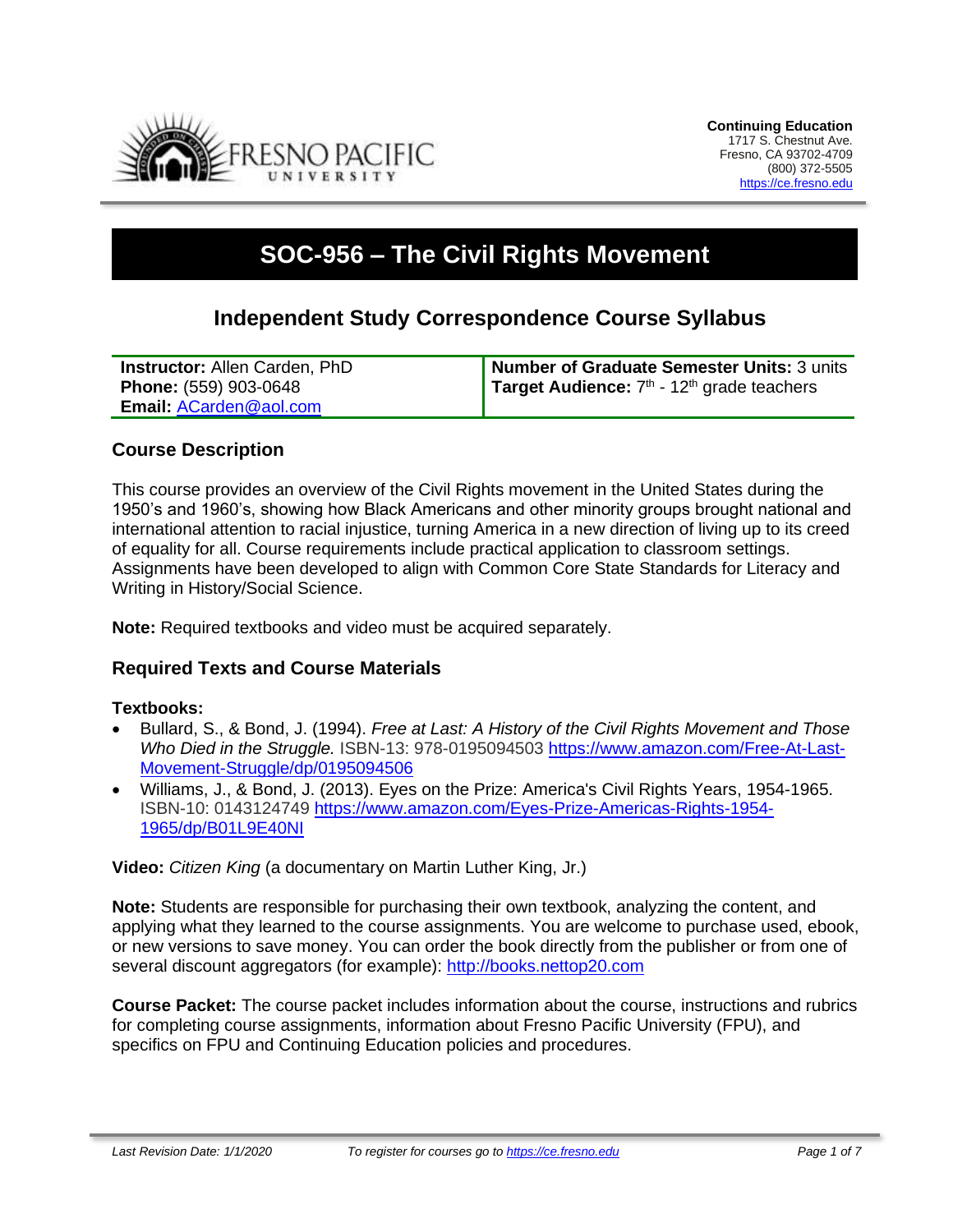# **Course Dates**

Self-paced; students may enroll at any time and take up to one year, from the date of registration, to complete assignments. Students may complete assignments in no less than three weeks for a 3 unit course (one week per unit).

### **National Standards Addressed in This Course**

#### **National Board for Professional Teaching Standards (NBPTS)**

[\(http://www.nbpts.org/standards-five-core-propositions/\)](http://www.nbpts.org/standards-five-core-propositions/)

First published in 1989 and updated in 2016, *[What Teachers Should Know and Be Able to Do](http://www.accomplishedteacher.org/)* articulates the National Board's Five Core Propositions for teaching. The Five Core Propositions comparable to medicine's Hippocratic Oath — set forth the profession's vision for accomplished teaching. Together, the propositions form the basis of all National Board Standards and the foundation for National Board Certification. Course assignments have been designed so students can demonstrate excellence against these professional teaching standards whenever possible.

- Proposition 1: Teachers are committed to students and their learning
- Proposition 2: Teachers know the subject they teach and how to teach those subjects to students
- Proposition 3: Teachers are responsible for managing and monitoring student learning
- Proposition 4: Teachers think systematically about their practice and learn from experience
- Proposition 5: Teachers are members of learning communities

#### **National Council for the Social Studies**

Based on curriculum standards for social studies as articulated by the National Council for the Social Studies (NCSS Bulletin 89), the course content is woven around five "social studies thematic strands" of (1) culture; (2) time, continuity, and change; (3) individuals, groups, and institutions; (4) power, authority, and governance; and (5) civic ideals and practices.

# **Continuing Education Program Student Learning Outcomes**

| CE <sub>1</sub> | Demonstrate proficient written communication by articulating a clear focus,<br>synthesizing arguments, and utilizing standard formats in order to inform and<br>persuade others, and present information applicable to targeted use.                                    |
|-----------------|-------------------------------------------------------------------------------------------------------------------------------------------------------------------------------------------------------------------------------------------------------------------------|
| CE <sub>2</sub> | Demonstrate comprehension of content-specific knowledge and the ability to apply it<br>in theoretical, personal, professional, or societal contexts.                                                                                                                    |
| CE <sub>3</sub> | Reflect on their personal and professional growth and provide evidence of how such<br>reflection is utilized to manage personal and professional improvement.                                                                                                           |
| CE <sub>4</sub> | Apply critical thinking competencies by generating probing questions, recognizing<br>underlying assumptions, interpreting and evaluating relevant information, and<br>applying their understandings to the professional setting.                                        |
| CE <sub>5</sub> | Reflect on values that inspire high standards of professional and ethical behavior as<br>they pursue excellence in applying new learning to their chosen field.                                                                                                         |
| CE <sub>6</sub> | Identify information needed in order to fully understand a topic or task, organize that<br>information, identify the best sources of information for a given enquiry, locate and<br>critically evaluate sources, and accurately and effectively share that information. |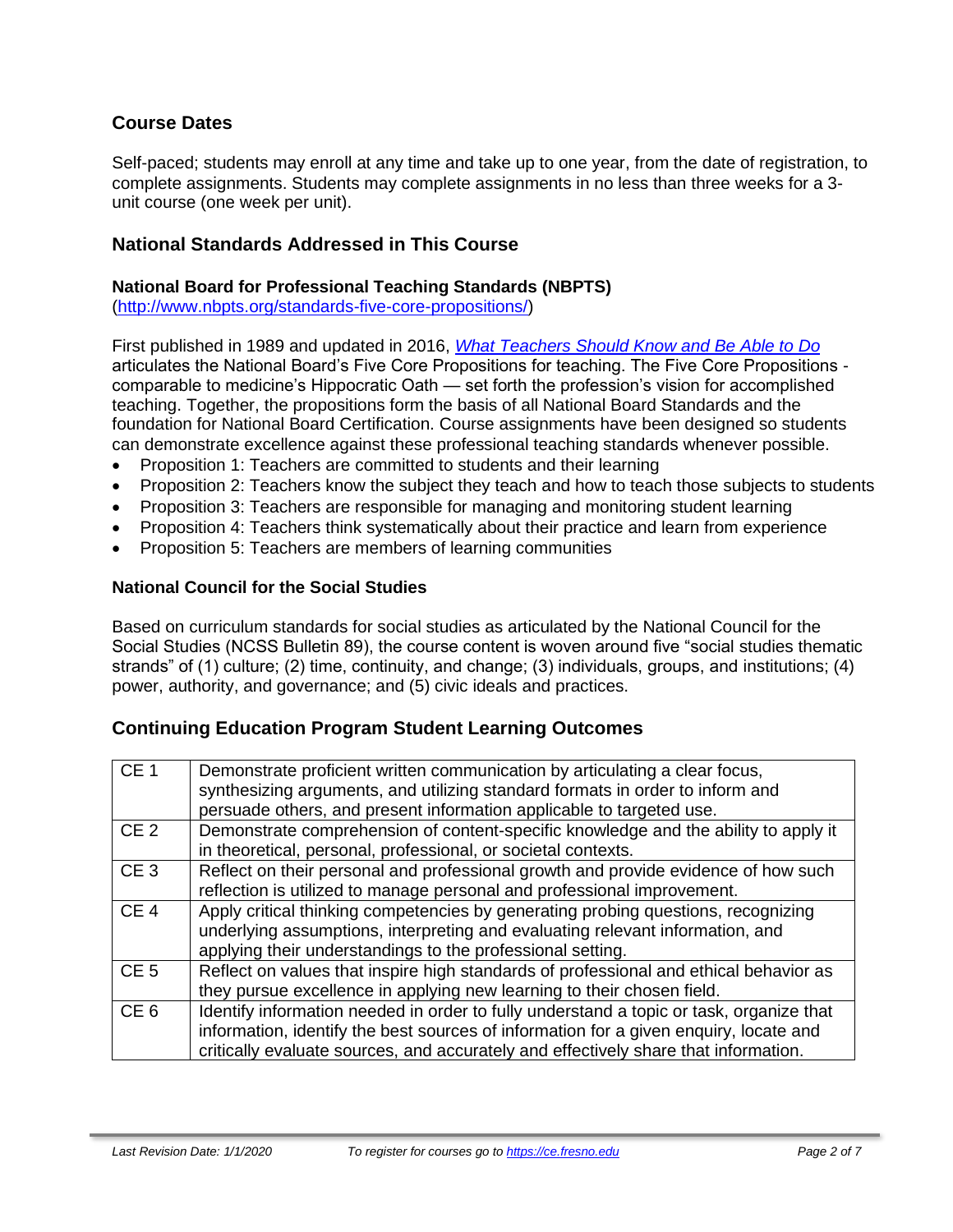# **Student Learning Outcomes (SLOs) for This Course**

|    | <b>Student Learning Outcomes for This Course</b><br>By the end of this course student will be able to:                                                                                                  | <b>National Standards</b><br><b>Addressed in This</b><br>Course* | <b>Continuing</b><br><b>Education Program</b><br><b>Student Learning</b><br><b>Outcomes</b><br>Addressed** |
|----|---------------------------------------------------------------------------------------------------------------------------------------------------------------------------------------------------------|------------------------------------------------------------------|------------------------------------------------------------------------------------------------------------|
|    | 1. Analyze the forces bringing about cultural<br>change in the 1950's and 1960's relating to<br>relations between the white majority and<br>racial/ethnic minorities, especially African-<br>Americans. |                                                                  |                                                                                                            |
|    | 2. Describe the historical background that led<br>up to the Civil Rights Movement and how<br>that movement was both rooted in the past<br>and how it adapted to changing realities.                     |                                                                  |                                                                                                            |
| 3. | Describe the significance of particular places<br>in the struggle for civil rights.                                                                                                                     |                                                                  |                                                                                                            |
| 4. | Describe the roles of key individuals, various<br>groups, and institutions in the civil rights<br>struggles of the 1950's and 1960's.                                                                   |                                                                  |                                                                                                            |
| 5. | Describe how the meaning of citizenship<br>evolved in America during the Civil Rights<br>Movement.                                                                                                      |                                                                  |                                                                                                            |
| 6. | Identify ways in which the individual can<br>make a positive difference in the community<br>and the nation when it comes to issues of<br>civil rights.                                                  |                                                                  |                                                                                                            |
| 7. | Describe and analyze the special role and<br>contribution of Martin Luther King, Jr. to the<br>civil rights movement.                                                                                   |                                                                  |                                                                                                            |
| 8. | Demonstrate capacity to utilize content and<br>concepts from this course in developing a<br>meaningful lesson for students.                                                                             |                                                                  |                                                                                                            |

\* Please refer to the section on **National Standards Addressed in This Course**

\*\* Please refer to the section on **Continuing Education Program Student Learning Outcomes**

# **Topics, Assignments, and Activities**

| <b>Module</b><br><b>Module Title</b> | <b>Module Assignments and Activities</b>                                                    | <b>Points</b><br><b>Possible</b><br>for Each<br><b>Assignment</b> |
|--------------------------------------|---------------------------------------------------------------------------------------------|-------------------------------------------------------------------|
| <b>Module 1</b>                      | Introductory essay                                                                          | 10 pts                                                            |
| <b>Module 2</b>                      | View the video Citizen King and write an interpretive<br>essay based on guidelines provided | 20 pts                                                            |
| Module 3                             | Read Eyes on the Prize and respond to questions<br>$\bullet$<br>provided                    | 25 pts                                                            |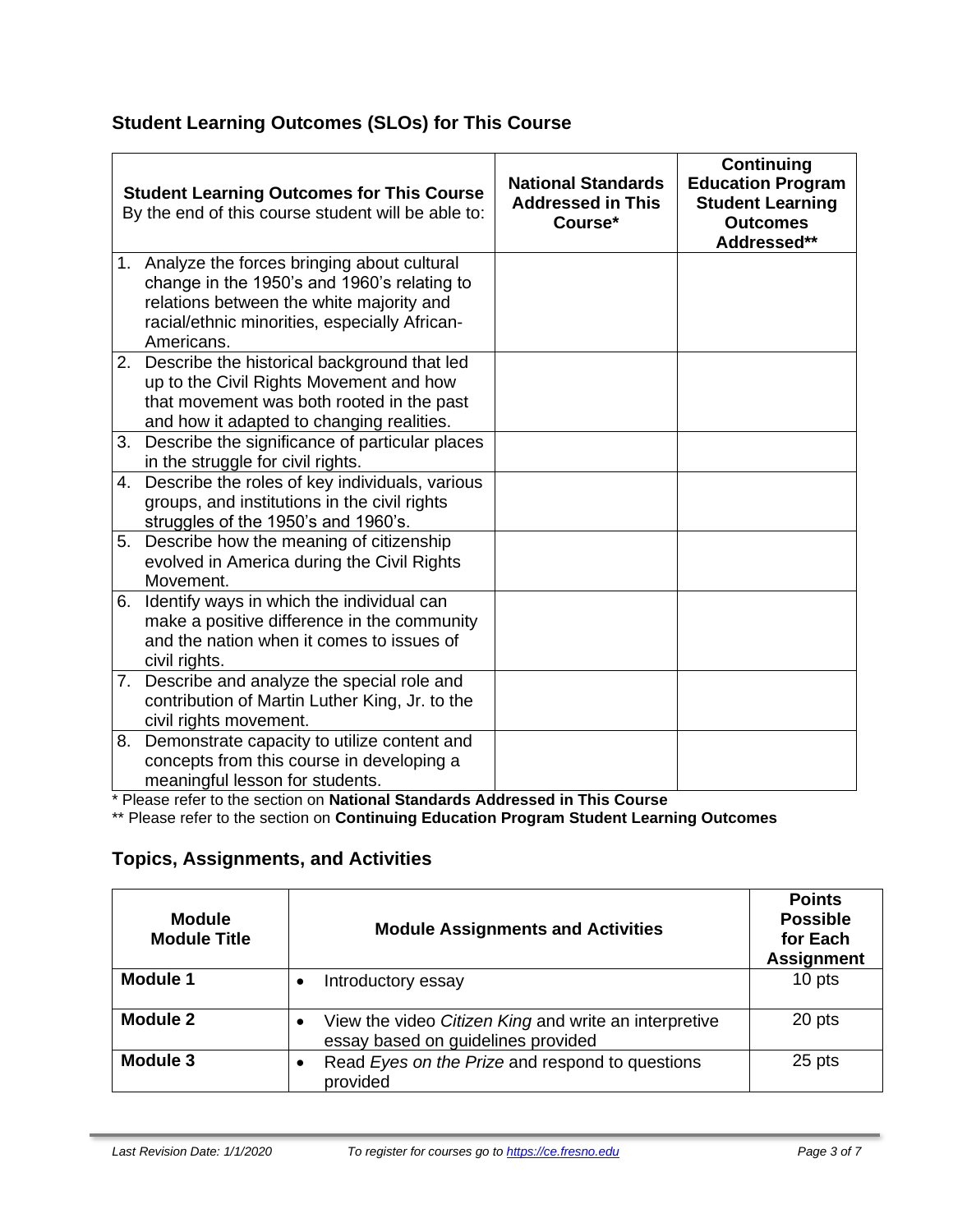| Module 4            | Read Free at Last and write a reaction essay                                                                            | 25 pts                    |
|---------------------|-------------------------------------------------------------------------------------------------------------------------|---------------------------|
| Module 5            | Build an annotated Internet bibliography of sources on<br>the Civil Rights Movement that could be of use to<br>teachers | 10 pts                    |
| Module 6            | Write two short biographies                                                                                             | 15 pts                    |
| <b>Module 7</b>     | Interview<br>$\bullet$                                                                                                  | 10 pts                    |
| <b>Module 8</b>     | Letter from a Birmingham Jail - response                                                                                | 10 pts                    |
| Module 9            | (a) Develop, teach, and evaluate a lesson or (b)<br>develop two lessons (no teaching required)                          | 20 pts (either<br>option) |
| Module 10           | Summary and application                                                                                                 | 5 pts                     |
| <b>TOTAL POINTS</b> |                                                                                                                         | 150 points                |

# **Grading Policies, Rubrics, and Requirements for Assignments**

#### **Grading Policies**

- Assignments will be graded per criteria presented in the course rubrics.
- $A = 90-100\%$  and  $B = 80-89\%$ , (anything below 80% will not receive credit.)
- The discernment between an A or a B letter grade is at the discretion of the instructor based on the quality of work submitted (see course rubrics).
- Coursework falling below a B grade will be returned with further instructions.
- All assignments must be completed to receive a grade and are expected to reflect the quality that teacher-training institutions require of professional educators. If completed assignments do not meet this standard, students will be notified with further instructions from the instructor.

| Grade     | Percentage | <b>Description</b> | <b>Rubric</b>                                                                                                                                                                                   |
|-----------|------------|--------------------|-------------------------------------------------------------------------------------------------------------------------------------------------------------------------------------------------|
| A         | 90-100%    | Excellent          | Meets all course / assignment requirements with<br>significant evidence of subject mastery and<br>demonstration of excellent graduate level professional<br>development scholarship.            |
| B         | 80-89%     | Very Good          | Adequately meets criteria for all course/assignment<br>requirements - demonstrates subject competency with<br>very good graduate level professional development<br>scholarship.                 |
| <b>NC</b> | Below 80%  | Unacceptable       | Does not meet the minimum criteria for all<br>course/assignment requirements and demonstrated<br>little, if any, evidence of acceptable graduate level<br>professional development scholarship. |

#### **Grading Rubrics**

#### **Writing Requirements**

- **Superior:** Writing is clear, succinct, and reflects graduate level expectations. Clearly addresses all parts of the writing task. Maintains a consistent point of view and organizational structure. Include relevant facts, details, and explanations.
- **Standard:** Writing is acceptable with very few mistakes in grammar and spelling. Addresses most parts of the writing task. Maintains a mostly consistent point of view and organizational structure. Include mostly relevant facts, details, and explanations.
- **Sub-standard:** Writing contains noticeable mistakes in grammar and spelling. Does not address all parts of the writing task. Lacks a consistent point of view and organization structure. May include marginally relevant facts, details, and explanations.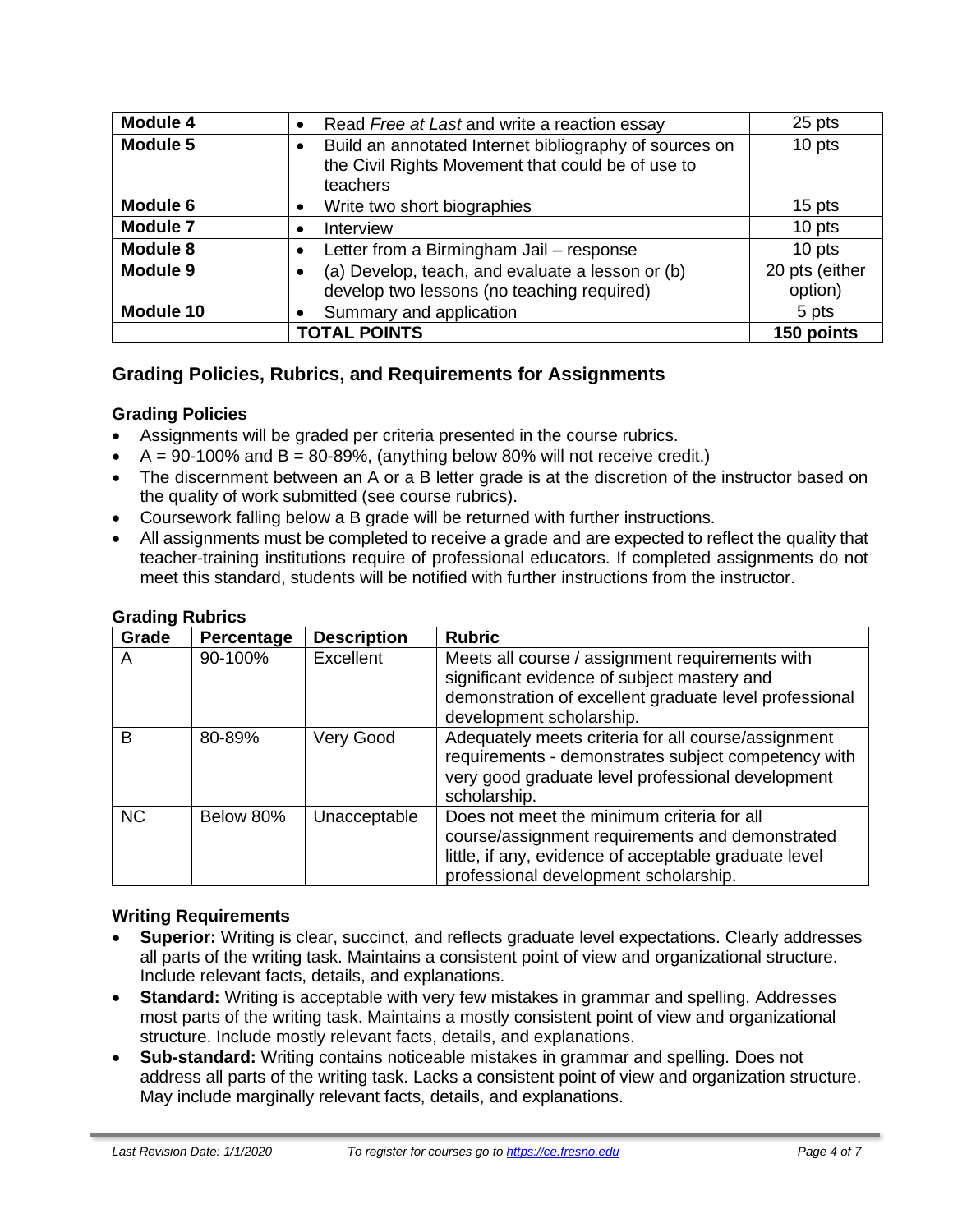#### **Lesson Plan Requirements**

- **Superior:** Instructional goals and objectives clearly stated. Instructional strategies appropriate for learning outcome(s). Method for assessing student learning and evaluating instruction is clearly delineated and authentic. All materials necessary for student and teacher to complete lesson clearly listed.
- **Standard:** Instructional goals and objectives are stated but are not easy to understand. Some instructional strategies are appropriate for learning outcome(s). Method for assessing student learning and evaluating instruction is present. Most materials necessary for student and teacher to complete lesson are listed.
- **Sub-standard:** Instructional goals and objectives are not stated. Learners cannot tell what is expected of them. Instructional strategies are missing or strategies used are inappropriate. Method for assessing student learning and evaluating instruction is missing. Materials necessary for student and teacher to complete lesson are missing.

# **Instructor/Student Contact Information**

This course requires a minimum of three contacts between the student and the instructor. The first contact point occurs after the student enrolls in the course. The instructor contacts the student by phone to welcome them to the course and Fresno Pacific University. The instructor provides an overview of the course, material, assignments, and expectations for successful completion of the course. This initial interaction also establishes a foundation for future interactions (via email or phone). The second interaction should occur when the student is approximately half-way through the course. The instructor can field any assignment questions and learn what has been most beneficial to the student so far. The final conversation occurs at the end of the course. This interaction provides a final check that all assignments have been completed, final grade request has been submitted, and answer any final questions or concerns.

# **Coursework Hours**

Based on the Carnegie Unit standard, a unit of graduate credit measures academic credit based on the number of hours the student is engaged in learning. This includes all time spent on the course: reading the textbook, watching videos, listening to audio lessons, researching topics, writing papers, creating projects, developing lesson plans, posting to discussion boards, etc. Coursework offered for FPU Continuing Education graduate credit adheres to 45 hours per semester unit for the 900-level courses. Therefore, a student will spend approximately 135 hours on a typical 3-unit course.

# **Services for Students with Disabilities**

Students with disabilities are eligible for reasonable accommodations in their academic work in all classes. In order to receive assistance, the student with a disability must provide the Academic Support Center with documentation, which describes the specific disability. The documentation must be from a qualified professional in the area of the disability (i.e. psychologist, physician or educational diagnostician). Students with disabilities should contact the Academic Support Center to discuss academic and other needs as soon as they are diagnosed with a disability. Once documentation is on file, arrangements for reasonable accommodations can be made. For more information and for downloadable forms, please go to [https://www.fresno.edu/students/academic](https://www.fresno.edu/students/academic-support/services-students-disabilities)[support/services-students-disabilities.](https://www.fresno.edu/students/academic-support/services-students-disabilities)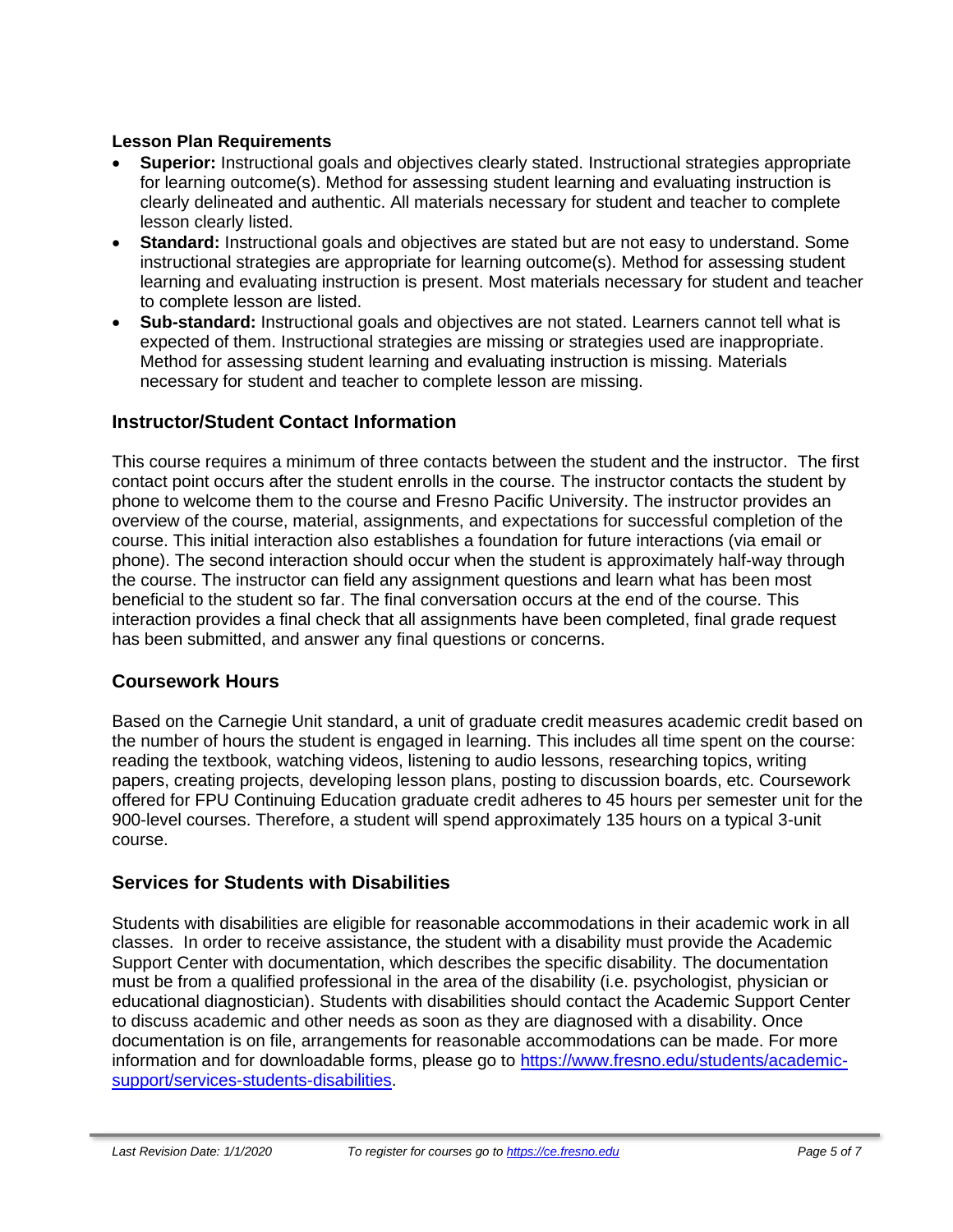# **Plagiarism and Academic Honesty**

All people participating in the educational process at Fresno Pacific University are expected to pursue honesty and integrity in all aspects of their academic work. Academic dishonesty, including plagiarism, will be handled per the procedures set forth in the Fresno Pacific University Catalogue <https://www.fresno.edu/students/registrars-office/academic-catalogs>

# **Technology Requirements**

To successfully complete the course requirements, course participants will need Internet access, can send and receive email, know how to manage simple files in a word processing program, and have a basic understanding of the Internet. Please remember that the instructor is not able to offer technical support. If you need technical support, please contact your Internet Service Provider.

# **Final Course Grade and Transcripts**

When all work for the course has been completed, students will need to logon to the Continuing Education website [\(https://ce.fresno.edu/my-account\)](https://ce.fresno.edu/my-account) and "Request Final Grade". Once the instructor receives the requests and submits the grade online, students may log back in to view their Final Grade Report or order transcripts online. Please allow at least two weeks for the final grade to be posted. For more information, see the Continuing Education Policies and Procedures at [https://ce.fresno.edu/ce-policies-and-procedures.](https://ce.fresno.edu/ce-policies-and-procedures)

# **University Policies and Procedures**

Students are responsible for becoming familiar with the information presented in the Academic Catalog and for knowing and observing all policies and procedures related to their participation in the university community. A summary of university policies may be found on the university website at [https://www.fresno.edu/students/registrars-office/academic-catalogs.](https://www.fresno.edu/students/registrars-office/academic-catalogs)

# **Fresno Pacific University Student Learning Outcomes**

**Student Learning Outcomes Oral Communication:** Students will *exhibit* clear, engaging, and confident oral communication – in both individual and group settings – and will critically *evaluate*  content and delivery components.

**Written Communication:** Students will *demonstrate* proficient written communication by *articulating* a clear focus, *synthesizing* arguments, and utilizing standard formats in order to *inform* and *persuade* others.

**Content Knowledge:** Students will *demonstrate* comprehension of content-specific knowledge and the ability to apply it in theoretical, personal, professional, or societal contexts.

**Reflection**: Students will *reflect* on their personal and professional growth and *provide evidence*  of how such reflection is utilized to manage personal and vocational improvement.

**Critical Thinking:** Students will *apply* critical thinking competencies by *generating* probing questions, *recognizing* underlying assumptions, *interpreting* and *evaluating* relevant information, and *applying* their understandings to new situations.

**Moral Reasoning:** Students will *identify* and *apply* moral reasoning and ethical decision-making skills, and *articulate* the norms and principles underlying a Christian world-view.

**Service**: Students will *demonstrate* service and reconciliation as a way of leadership.

**Cultural and Global Perspective:** Students will *identify* personal, cultural, and global perspectives and will employ these perspectives to *evaluate* complex systems.